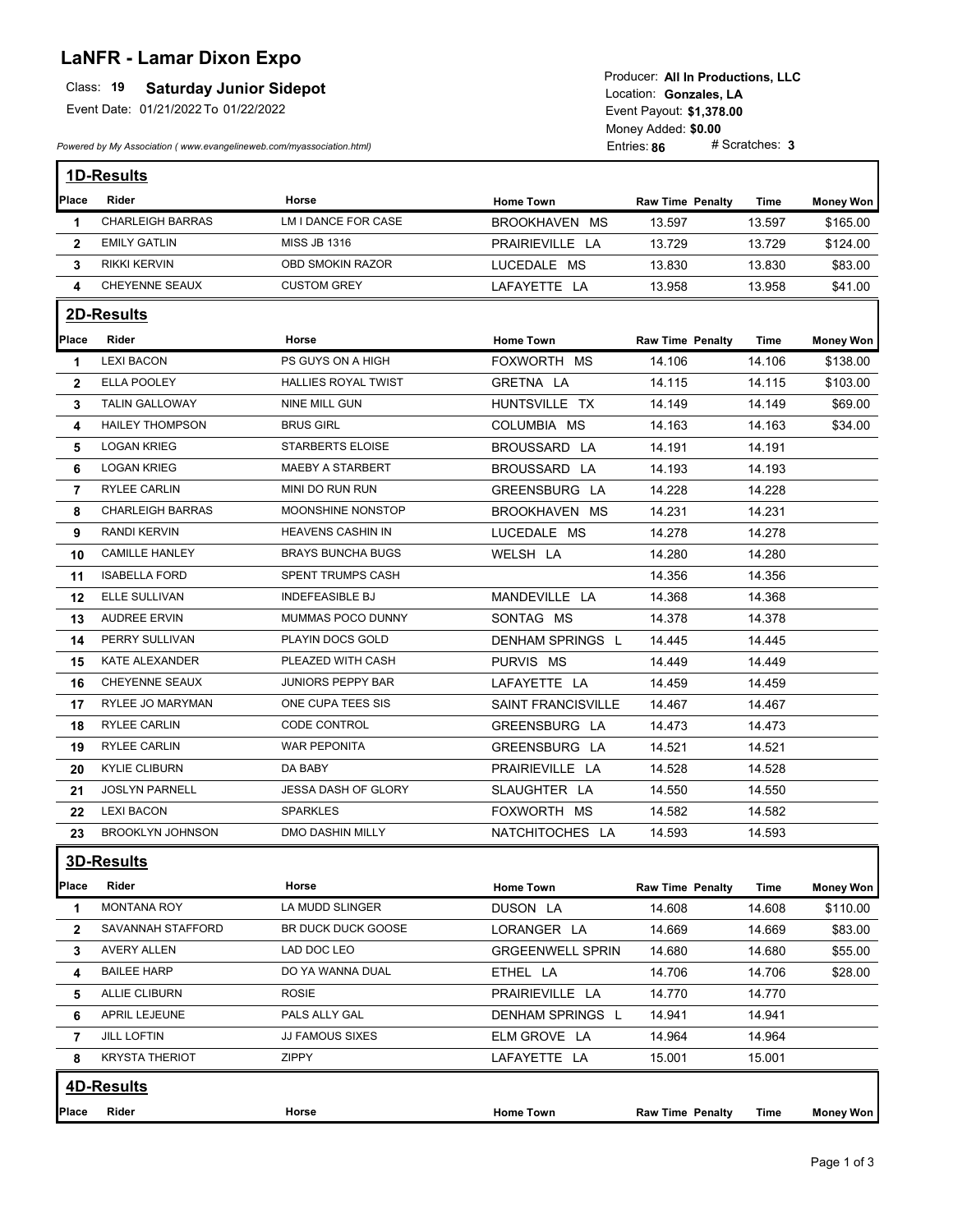| 1              | <b>JAYDA WESTBROOK</b>  | WAITIN ON THE MAILMAN       | ST ROSE LA                | 15.147                  | 15.147  | \$83.00          |
|----------------|-------------------------|-----------------------------|---------------------------|-------------------------|---------|------------------|
| $\overline{2}$ | NATALIE STEPHENS        | <b>MISTY</b>                | COVINGSTON LA             | 15.163                  | 15.163  | \$62.00          |
| 3              | <b>RILEY BERGERON</b>   | YOU'VE GOTTA FRIEND         | KENNER LA                 | 15.190                  | 15.190  | \$41.00          |
| 4              | OLIVIA DOUGLAS          | NO SECRET NOW               | MAGEE MS                  | 15.196                  | 15.196  | \$21.00          |
| 5              | <b>AUDREE ERVIN</b>     | WDJ ROYAL POCO TORO         | SONTAG MS                 | 15.207                  | 15.207  |                  |
| 6              | NATALIE STEPHENS        | <b>ANARCHY</b>              | COVINGSTON LA             | 15.270                  | 15.270  |                  |
| $\overline{7}$ | CHEYENNE SEAUX          | <b>RANGER PACKIN PISTOL</b> | LAFAYETTE LA              | 15.338                  | 15.338  |                  |
| 8              | RYLEE JO MARYMAN        | <b>FLYING B GOLD</b>        | <b>SAINT FRANCISVILLE</b> | 15.366                  | 15.366  |                  |
| 9              | PERRY SULLIVAN          | MY SWEET LIL GATOR          | DENHAM SPRINGS L          | 15.406                  | 15.406  |                  |
| 10             | <b>TAYLOR THERIOT</b>   | <b>COOSAMINT PATTI</b>      | HOUMA LA                  | 15.449                  | 15.449  |                  |
| 11             | SOPHIE BADEAUX          | KAT                         | HOUMA LA                  | 15.473                  | 15.473  |                  |
| 11             | ANNACALE HARRISON       | MIA                         | RAGLEY LA                 | 15.473                  | 15.473  |                  |
| 13             | <b>AVERY TATE</b>       | <b>COOPER</b>               | CHURCH POINT LA           | 15.595                  | 15.595  |                  |
|                | 5D-Results              |                             |                           |                         |         |                  |
|                |                         |                             |                           |                         |         |                  |
| Place          | Rider                   | Horse                       | <b>Home Town</b>          | <b>Raw Time Penalty</b> | Time    | <b>Money Won</b> |
| 1              | <b>BAILEE HARP</b>      | <b>JESS N STORMY</b>        | ETHEL LA                  | 15.624                  | 15.624  | \$55.00          |
| $\mathbf{2}$   | <b>TALIN GALLOWAY</b>   | MY MY MONKEY BUSINESS       | HUNTSVILLE TX             | 15.668                  | 15.668  | \$41.00          |
| 3              | KAYLEE COLLINS          | <b>RANGER</b>               | MIDFIELD TX               | 15.703                  | 15.703  | \$28.00          |
| 4              | <b>GENRY GIACONE</b>    | <b>RUNNIN ROMANCE</b>       | INDEPENDENCE LA           | 15.757                  | 15.757  | \$14.00          |
| 5              | <b>HOLLIE METZ</b>      | <b>DIABLE SURE</b>          | NEW IBERIA LA             | 15.803                  | 15.803  |                  |
| 6              | <b>EMMIE COLLINS</b>    | <b>IMPRESSIVE SANDY BAR</b> |                           | 15.935                  | 15.935  |                  |
| $\overline{7}$ | <b>CATHERINE DAVIS</b>  | <b>WILLOWS SAN BAR</b>      | COVINGTON LA              | 15.943                  | 15.943  |                  |
| 8              | <b>VIVIENNE BURAS</b>   | <b>FANCYS SECRET</b>        | HARVEY LA                 | 16.065                  | 16.065  |                  |
| 9              | KAYLEE COLLINS          | LITTLE STREAKING WARRIOR    | MIDFIELD TX               | 16.399                  | 16.399  |                  |
| 10             | <b>EMILY HYMEL</b>      | REMEMBER ME I'M SMART       | ST AMANT LA               | 16.409                  | 16.409  |                  |
| 11             | <b>KAYLEE COLLINS</b>   | SAGE                        | MIDFIELD TX               | 16.610                  | 16.610  |                  |
| 12             | <b>GRACIE CHERAMIE</b>  | SHUGGA                      | LOCKPORT LA               | 17.877                  | 17.877  |                  |
| 13             | <b>CHARLEIGH BARRAS</b> | SL MISS PEPPY KATE          | BROOKHAVEN MS             | 21.936                  | 21.936  |                  |
| 14             | <b>LEAH CHADWICK</b>    | <b>SPRING</b>               | ROBERT LA                 | 21.963                  | 21.963  |                  |
|                | <b>No Time-Results</b>  |                             |                           |                         |         |                  |
| Place          | Rider                   | Horse                       | <b>Home Town</b>          | <b>Raw Time Penalty</b> | Time    | Money Won        |
|                | <b>EMILY GATLIN</b>     | <b>GEEMENEZE FLING</b>      | PRAIRIEVILLE LA           | 13.791<br>5             | 818.791 |                  |
|                | <b>HAILEY THOMPSON</b>  | DON'T HOPE BELIEVE          | COLUMBIA MS               | 14.013<br>5             | 819.013 |                  |
|                | ELLE SULLIVAN           | SWEET FAST RIDE             | MANDEVILLE LA             | 14.182<br>5             | 819.182 |                  |
|                | NATALIE STEPHENS        | DASANI                      | COVINGSTON LA             | 14.465<br>5             | 819.465 |                  |
|                | <b>MONTANA ROY</b>      | SASS ME IN FRENCH           | DUSON LA                  | 14.562<br>5             | 819.562 |                  |
|                |                         |                             |                           |                         |         |                  |
|                | <b>BROOKLYN JOHNSON</b> | MISS JETAFLIT               | NATCHITOCHES LA           | 14.659<br>5             | 819.659 |                  |
|                | <b>HAILEY STEPHENS</b>  | ROCKIN HICKORY BUBHA        | COVINGSTON LA             | 14.686<br>5             | 819.686 |                  |
|                | ELLA POOLEY             | SHZ FREAKIN STREAKIN        | GRETNA LA                 | 14.914<br>5             | 819.914 |                  |
|                | <b>HAILEY STEPHENS</b>  | SPARKED A BLAZE             | COVINGSTON LA             | 14.934<br>5             | 819.934 |                  |
|                | <b>BROOKLYN JOHNSON</b> | FJS PERKS DASHA RED         | NATCHITOCHES LA           | 15.057<br>5             | 820.057 |                  |
|                | EMMA BERRY              | HY ROCKIN RUBY              | COUSHATTA LA              | 15.157<br>5             | 820.157 |                  |
|                | <b>EMMIE COLLINS</b>    | STREAKIN SPRAT              |                           | 15.166<br>5             | 820.166 |                  |
|                | <b>TAYLOR THERIOT</b>   | <b>MAGGIES BLU STAR</b>     | HOUMA LA                  | 15.898<br>5             | 820.898 |                  |
|                | MONTANA ROY             | WHO STOLI MY CORONA         | DUSON LA                  | 16.122<br>5             | 821.122 |                  |
|                | <b>JILL LOFTIN</b>      | MASTER OF MY FORTUNE        | ELM GROVE LA              | 16.964<br>5             | 821.964 |                  |
|                | JAYDA WESTBROOK         | <b>MUSTBDOINSUMTHINRITE</b> | ST ROSE LA                | 17.293<br>5             | 822.293 |                  |
|                | SOPHIE BADEAUX          | SAMSON                      | HOUMA LA                  | 14.724<br>10            | 824.724 |                  |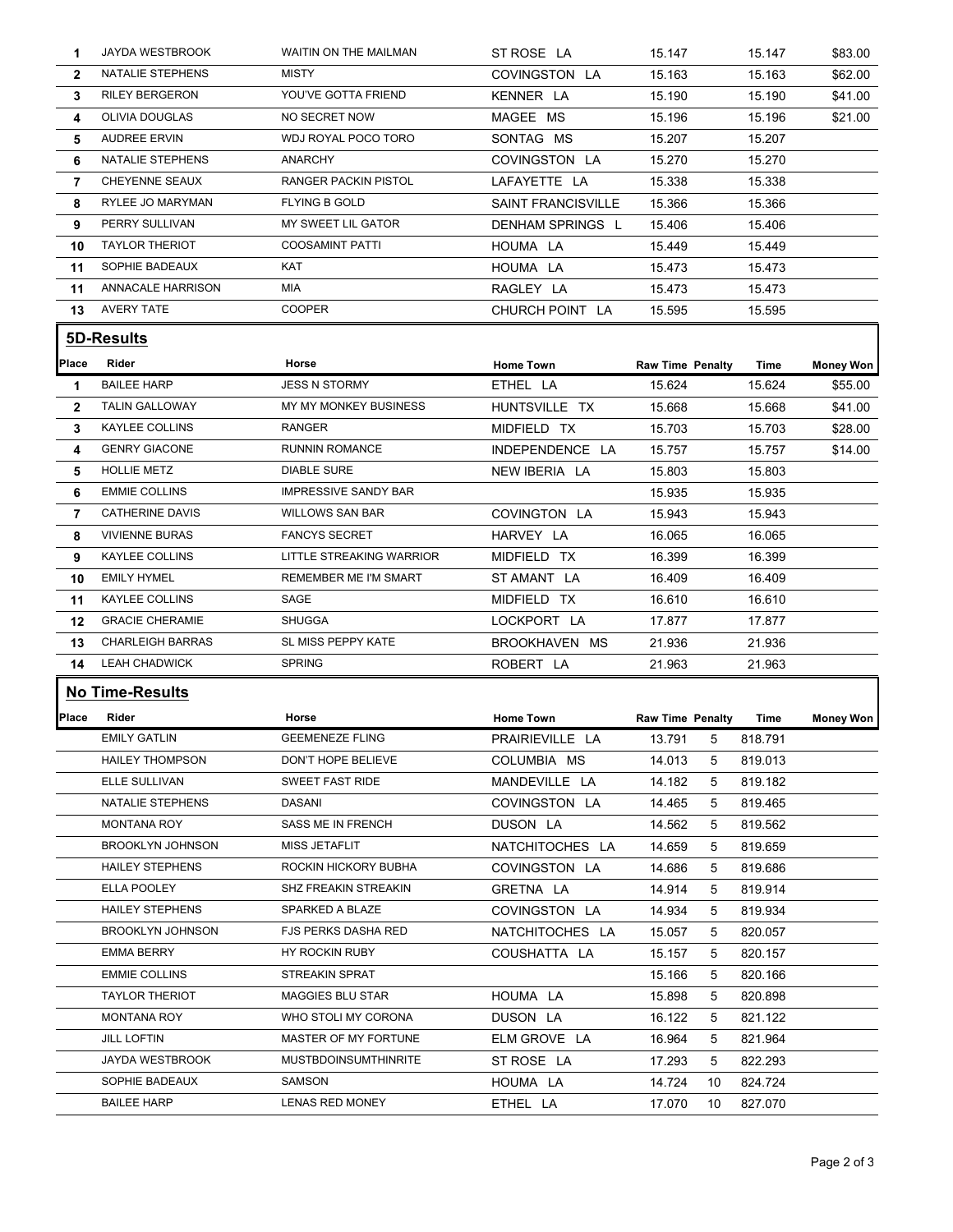|                  | <b>MADI DIER</b>      | SMALL TOWN BULLY       | GREENSBURG LA          | 999.000 | 999.000 |
|------------------|-----------------------|------------------------|------------------------|---------|---------|
|                  | <b>JILL LOFTIN</b>    | PISTOL                 | ELM GROVE LA           | 999.000 | 999.000 |
|                  | <b>ERYN HOWSE</b>     | <b>BLYSS</b>           | <b>CRYSTAL SPRINGS</b> | 999.000 | 999.000 |
| <b>Scratches</b> |                       |                        |                        |         |         |
|                  | Contestant            | Horse                  | <b>Home Town</b>       |         |         |
|                  | <b>AURIANNA ESTES</b> | HEZ A SPECIAL TORO     | NEW IBERIA LA          |         |         |
|                  |                       |                        |                        |         |         |
|                  | ELLE SULLIVAN         | <b>SEIS SILK</b>       | MANDEVILLE LA          |         |         |
|                  | ELLE SULLIVAN         | <b>GOLD MASTERCARD</b> | MANDEVILLE LA          |         |         |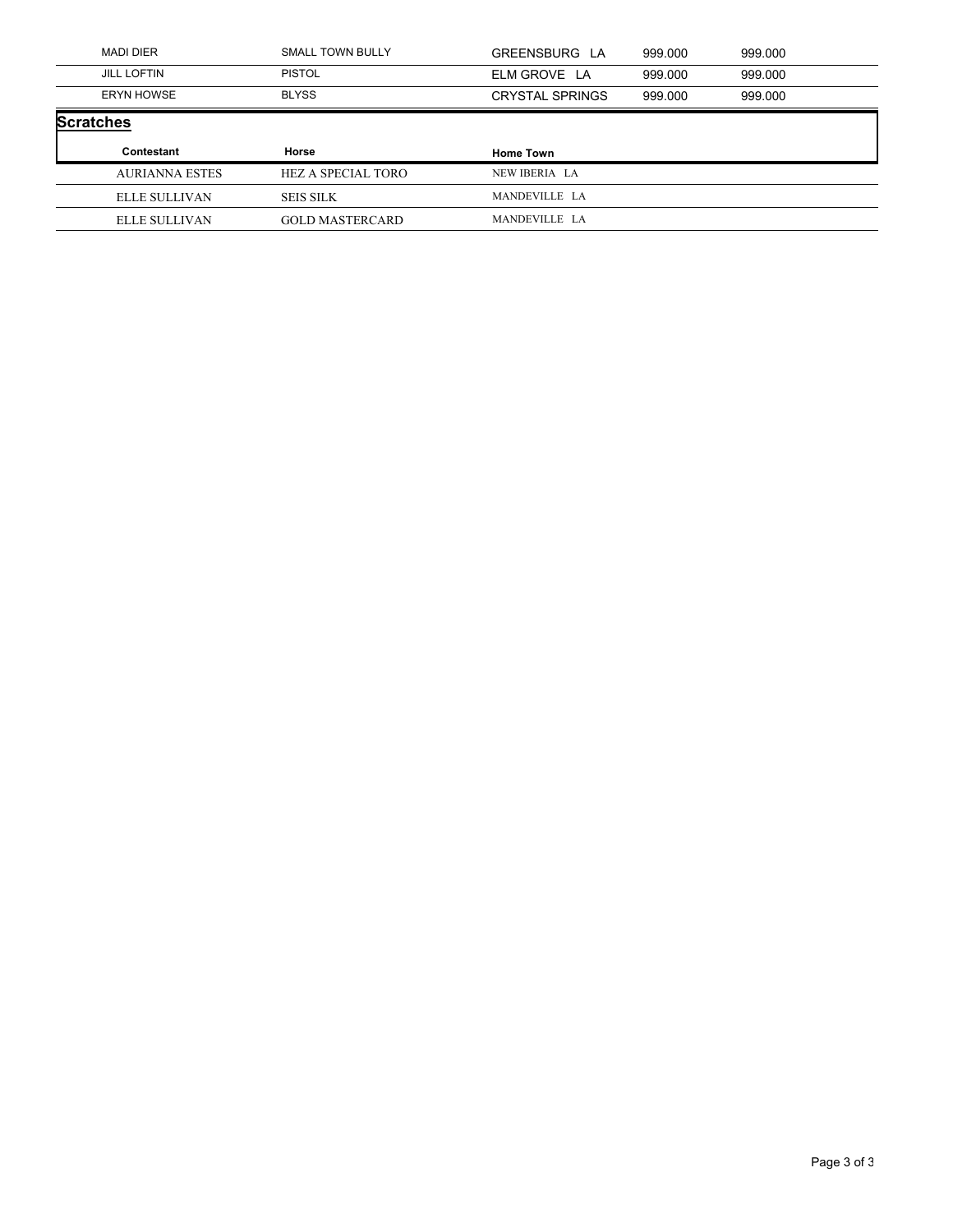## **LaNFR - Lamar Dixon Expo**

#### **Saturday Adult Sidepot**

Event Date: 01/21/2022 To 01/22/2022

*Powered by My Association ( www.evangelineweb.com/myassociation.html)* 

**\$944.00** Event Payout: Entries: **59** Money Added: **\$0.00** Location: Gonzales, LA Producer: **All In Productions, LLC**

|                         | <b>1D-Results</b>        |                             |                           |                         |        |                  |
|-------------------------|--------------------------|-----------------------------|---------------------------|-------------------------|--------|------------------|
| Place                   | <b>Rider</b>             | Horse                       | <b>Home Town</b>          | <b>Raw Time Penalty</b> | Time   | <b>Money Won</b> |
| 1                       | <b>TIFFANY LITTON</b>    | <b>BLAZING BAYLIE REY</b>   | PELICAN LA                | 14.022                  | 14.022 | \$142.00         |
| $\mathbf{2}$            | <b>MARLEY SEALS</b>      | SPECIAL LIL OAK             | COLUMBIA MS               | 14.194                  | 14.194 | \$85.00          |
| 3                       | <b>CASEY LAICHE</b>      | <b>GET IT IN GOLD</b>       | DESTREHAN LA              | 14.233                  | 14.233 | \$57.00          |
| 4                       | <b>CAROLINE GARLAND</b>  | <b>BOLTPERKHANCOCK BANG</b> | SAREPTA LA                | 14.307                  | 14.307 |                  |
| 5                       | <b>MARIA MARCENARO</b>   | DA BAY                      | COVINGTON LA              | 14.378                  | 14.378 |                  |
| 6                       | <b>KADY HARTLEY</b>      | <b>RARELY TIPPIN</b>        | NORTHPORT AL              | 14.397                  | 14.397 |                  |
| $\overline{7}$          | <b>COLIE DAVIS</b>       | <b>VF HOT DAMN</b>          | COVINGTON LA              | 14.461                  | 14.461 |                  |
| $\overline{7}$          | <b>OLIVIA CHENEVERT</b>  | CARAWAYS INSEXYSLANE        | PLAUCHEVILLE LA           | 14.461                  | 14.461 |                  |
| 9                       | <b>HALEY WALKER</b>      | <b>ROOSTER</b>              | <b>SAINT FRANCISVILLE</b> | 14.491                  | 14.491 |                  |
|                         | 2D-Results               |                             |                           |                         |        |                  |
| Place                   | Rider                    | Horse                       | <b>Home Town</b>          | <b>Raw Time Penalty</b> | Time   | <b>Money Won</b> |
| 1                       | <b>RHEA PITRE</b>        | SUMMERS LITTLE SURPRISE     | RACELAND LA               | 14.531                  | 14.531 | \$118.00         |
| $\mathbf{2}$            | <b>COLIE DAVIS</b>       | SPY GUY                     | COVINGTON LA              | 14.545                  | 14.545 | \$71.00          |
| 3                       | <b>RHEA PITRE</b>        | SNOWFLAKE JACK              | RACELAND LA               | 14.557                  | 14.557 | \$47.00          |
| 4                       | <b>MADISON JOHNSON</b>   | <b>NATIVES FRENCHMAN</b>    | DES ALLEMANDS LA          | 14.588                  | 14.588 |                  |
| 5                       | <b>ALLI MARTIN</b>       | <b>SHINES TOPSAIL</b>       | SUNSET LA                 | 14.609                  | 14.609 |                  |
| 6                       | RHEALYN LEGENDRE         | <b>ROSE</b>                 | LOCKPORT LA               | 14.633                  | 14.633 |                  |
| $\overline{\mathbf{r}}$ | <b>KARLA HEBERT</b>      | PEAKY BLINDERS              | HOUMA LA                  | 14.639                  | 14.639 |                  |
| 8                       | <b>KRISTEN DOMINGUE</b>  | <b>WATERS UP</b>            | SCOTT LA                  | 14.737                  | 14.737 |                  |
| 9                       | KALEB BABIN              | <b>MISS MUDBUG MARY</b>     | GONZALES LA               | 14.747                  | 14.747 |                  |
| 10                      | <b>ALYSON DOMINGUE</b>   | IMA SPECIAL LEGACY          | SCOTT LA                  | 14.767                  | 14.767 |                  |
| 11                      | <b>GRACE HILTON</b>      | JOHN Q                      | BILOXI MS                 | 14.798                  | 14.798 |                  |
| 12                      | <b>GRACE HILTON</b>      | <b>DASH TA BLUE</b>         | BILOXI MS                 | 14.885                  | 14.885 |                  |
| 13                      | <b>EMILY MARCEAUX</b>    | <b>WENDY</b>                | SCOTT LA                  | 14.906                  | 14.906 |                  |
| 14                      | <b>JENNY VIDRINE</b>     | NO TIME TA BLINK            | SAINT AMANT LA            | 14.952                  | 14.952 |                  |
| 15                      | DELANI LASSEIGNE         | NATIVES KEEPN CORONA        | HOUMA LA                  | 15.002                  | 15.002 |                  |
|                         | <b>3D-Results</b>        |                             |                           |                         |        |                  |
| Place                   | Rider                    | Horse                       | <b>Home Town</b>          | <b>Raw Time Penalty</b> | Time   | <b>Money Won</b> |
| 1                       | <b>LESLIE STRICKLAND</b> | <b>RUBY</b>                 | ABITA SPRINGS LA          | 15.044                  | 15.044 | \$94.00          |
| 2                       | <b>MISTI THIBODEAUX</b>  | <b>BEAUTY</b>               | CHURCH POINT LA           | 15.091                  | 15.091 | \$57.00          |
| 3                       | T. GREEN                 | MONEY DON'T BUY FAME        | SANDY HOOK MS             | 15.149                  | 15.149 | \$38.00          |
| 4                       | ANN HILTON               | LOUISIANA DYNASTY           |                           | 15.189                  | 15.189 |                  |
| 5                       | <b>KRISTEN DOMINGUE</b>  | SHAQ WAGON                  | SCOTT LA                  | 15.251                  | 15.251 |                  |
| 6                       | <b>HOLLEY GUYTON</b>     | STORM                       | PERKINSTON MS             | 15.265                  | 15.265 |                  |
| 7                       | <b>CASEY LAICHE</b>      | DRAGON BY YAWL              | DESTREHAN LA              | 15.304                  | 15.304 |                  |
| 8                       | DAKOTAH MULKEY           | MM ROYAL BREEZE             | TICKFAW LA                | 15.336                  | 15.336 |                  |
| 9                       | SHELBI RICHARD           | CRYSTAL COWBOY              | CHURCH POINT LA           | 15.343                  | 15.343 |                  |
| 10                      | KATIE BIERDEN HALBMAIER  | POCOS ROCKET JET            | COUSHATTA LA              | 15.357                  | 15.357 |                  |
| 11                      | OLIVIA KATE GUIDRY       | TANK                        | DUSON LA                  | 15.383                  | 15.383 |                  |
| 12                      | LESLIE STRICKLAND        | CONFEDERATE SMIDGE          | ABITA SPRINGS LA          | 15.454                  | 15.454 |                  |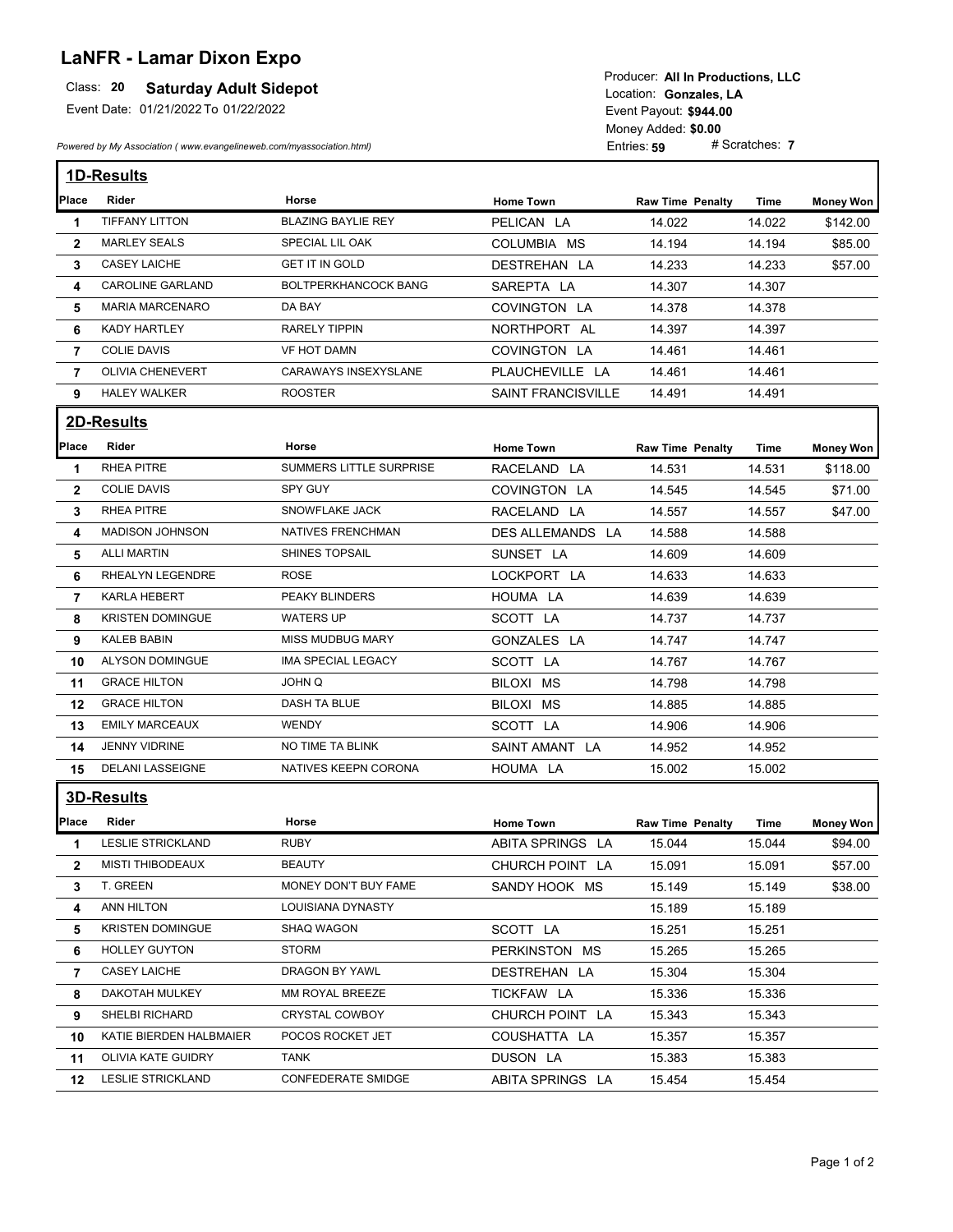| <b>4D-Results</b><br>Place<br><b>Rider</b><br>Horse<br><b>Home Town</b><br><b>Raw Time Penalty</b><br><b>Time</b><br><b>KACY TARVER</b><br><b>STORMY</b><br><b>GREENWELL SPRING</b><br>15.860<br>15.860<br>1<br><b>DANIEL GRAHAM</b><br>$\overline{2}$<br>PT FLAMING FIREWATER<br>WALKER LA<br>15.930<br>15.930<br><b>LAUREN MAYEUX</b><br>LUCY<br>FOLSOM LA<br>15.962<br>3<br>15.962<br><b>VICTORIA COGAN</b><br>DASH FOR LUNA FIRST<br>GEISMAR LA<br>15.965<br>4<br>15.965<br>5D-Results<br>Place<br><b>Rider</b><br>Horse<br><b>Home Town</b><br><b>Raw Time Penalty</b><br><b>Time</b><br><b>MARGARET WILLIAMS</b><br><b>FABULOUS MEMORIES</b><br>BAKER LA<br>16.115<br>16.115<br>1<br><b>ALLI MARTIN</b><br><b>DIAMONDS ALIVE 17</b><br>$\mathbf{2}$<br>SUNSET LA<br>16.285<br>16.285<br><b>CARLIE DODD</b><br>SHEZA SWEET AWARD<br>MONTICELLO AR<br>3<br>16.493<br>16.493<br><b>No Time-Results</b> |                  |
|-----------------------------------------------------------------------------------------------------------------------------------------------------------------------------------------------------------------------------------------------------------------------------------------------------------------------------------------------------------------------------------------------------------------------------------------------------------------------------------------------------------------------------------------------------------------------------------------------------------------------------------------------------------------------------------------------------------------------------------------------------------------------------------------------------------------------------------------------------------------------------------------------------------|------------------|
|                                                                                                                                                                                                                                                                                                                                                                                                                                                                                                                                                                                                                                                                                                                                                                                                                                                                                                           |                  |
|                                                                                                                                                                                                                                                                                                                                                                                                                                                                                                                                                                                                                                                                                                                                                                                                                                                                                                           | <b>Money Won</b> |
|                                                                                                                                                                                                                                                                                                                                                                                                                                                                                                                                                                                                                                                                                                                                                                                                                                                                                                           | \$71.00          |
|                                                                                                                                                                                                                                                                                                                                                                                                                                                                                                                                                                                                                                                                                                                                                                                                                                                                                                           | \$42.00          |
|                                                                                                                                                                                                                                                                                                                                                                                                                                                                                                                                                                                                                                                                                                                                                                                                                                                                                                           | \$28.00          |
|                                                                                                                                                                                                                                                                                                                                                                                                                                                                                                                                                                                                                                                                                                                                                                                                                                                                                                           |                  |
|                                                                                                                                                                                                                                                                                                                                                                                                                                                                                                                                                                                                                                                                                                                                                                                                                                                                                                           |                  |
|                                                                                                                                                                                                                                                                                                                                                                                                                                                                                                                                                                                                                                                                                                                                                                                                                                                                                                           | <b>Money Won</b> |
|                                                                                                                                                                                                                                                                                                                                                                                                                                                                                                                                                                                                                                                                                                                                                                                                                                                                                                           | \$47.00          |
|                                                                                                                                                                                                                                                                                                                                                                                                                                                                                                                                                                                                                                                                                                                                                                                                                                                                                                           | \$28.00          |
|                                                                                                                                                                                                                                                                                                                                                                                                                                                                                                                                                                                                                                                                                                                                                                                                                                                                                                           | \$19.00          |
|                                                                                                                                                                                                                                                                                                                                                                                                                                                                                                                                                                                                                                                                                                                                                                                                                                                                                                           |                  |
| Place<br>Rider<br>Horse<br><b>Home Town</b><br><b>Raw Time Penalty</b><br>Time                                                                                                                                                                                                                                                                                                                                                                                                                                                                                                                                                                                                                                                                                                                                                                                                                            | <b>Money Won</b> |
| <b>GRACE ANN GREEN</b><br><b>JUDYS TWISTIN BUG</b><br>WELSH LA<br>13.907<br>818.907<br>5                                                                                                                                                                                                                                                                                                                                                                                                                                                                                                                                                                                                                                                                                                                                                                                                                  |                  |
| <b>CASEY LAICHE</b><br>WHO DAT BREES N BY<br>DESTREHAN LA<br>14.370<br>5<br>819.370                                                                                                                                                                                                                                                                                                                                                                                                                                                                                                                                                                                                                                                                                                                                                                                                                       |                  |
| <b>CARLI LINDSEY</b><br><b>MISS JB 0913</b><br>TAYLOR AR<br>5<br>819.741<br>14.741                                                                                                                                                                                                                                                                                                                                                                                                                                                                                                                                                                                                                                                                                                                                                                                                                        |                  |
| LAKE CHARLES LA<br><b>ALLISON PREJEAN</b><br><b>BECKY DASHING REBEL</b><br>14.761<br>5<br>819.761                                                                                                                                                                                                                                                                                                                                                                                                                                                                                                                                                                                                                                                                                                                                                                                                         |                  |
| ROBERT LA<br>HANNAH PUFFPAFF<br><b>BR JUSTA FIREWATER</b><br>14.812<br>5<br>819.812                                                                                                                                                                                                                                                                                                                                                                                                                                                                                                                                                                                                                                                                                                                                                                                                                       |                  |
| <b>SHANNON HEATH</b><br><b>LOUISIANA HEAT</b><br>ST AMANT LA<br>14.973<br>5<br>819.973                                                                                                                                                                                                                                                                                                                                                                                                                                                                                                                                                                                                                                                                                                                                                                                                                    |                  |
| <b>ALLISON PREJEAN</b><br><b>BABES SERENDIPITY</b><br>LAKE CHARLES LA<br>5<br>15.438<br>820.438                                                                                                                                                                                                                                                                                                                                                                                                                                                                                                                                                                                                                                                                                                                                                                                                           |                  |
| <b>KRISTINE FRICKE</b><br>CLINTON LA<br>16.505<br>5<br>821.505<br><b>GENUINE OLE MAN</b>                                                                                                                                                                                                                                                                                                                                                                                                                                                                                                                                                                                                                                                                                                                                                                                                                  |                  |
| <b>OLIVIA KATE GUIDRY</b><br>TURNIN ON FAITH<br>DUSON LA<br>14.311<br>829.311<br>15                                                                                                                                                                                                                                                                                                                                                                                                                                                                                                                                                                                                                                                                                                                                                                                                                       |                  |
| <b>Scratches</b>                                                                                                                                                                                                                                                                                                                                                                                                                                                                                                                                                                                                                                                                                                                                                                                                                                                                                          |                  |
| <b>Contestant</b><br>Horse<br><b>Home Town</b>                                                                                                                                                                                                                                                                                                                                                                                                                                                                                                                                                                                                                                                                                                                                                                                                                                                            |                  |
| CHURCH POINT LA<br><b>VR INSTAGATOR</b><br><b>KATI MELANCON</b>                                                                                                                                                                                                                                                                                                                                                                                                                                                                                                                                                                                                                                                                                                                                                                                                                                           |                  |
| ROXIE MS<br><b>KAYLA KEITH</b><br><b>IMA FAMOUS PISTOL</b>                                                                                                                                                                                                                                                                                                                                                                                                                                                                                                                                                                                                                                                                                                                                                                                                                                                |                  |
| ROXIE MS<br><b>KAYLA KEITH</b><br><b>FAMOUS DUCKS A FLYIN</b>                                                                                                                                                                                                                                                                                                                                                                                                                                                                                                                                                                                                                                                                                                                                                                                                                                             |                  |
| ROXIE MS<br><b>KAYLA KEITH</b><br><b>BLAZIN BY</b>                                                                                                                                                                                                                                                                                                                                                                                                                                                                                                                                                                                                                                                                                                                                                                                                                                                        |                  |
| LONGVILLE LA<br><b>LACY KELLER</b><br><b>KT SHARP CORONA</b>                                                                                                                                                                                                                                                                                                                                                                                                                                                                                                                                                                                                                                                                                                                                                                                                                                              |                  |
| ZEPHYRHILLS FL<br><b>WES TUCKER</b><br>SHEZMYREMEDYTAFAME                                                                                                                                                                                                                                                                                                                                                                                                                                                                                                                                                                                                                                                                                                                                                                                                                                                 |                  |
| ZEPHYRHILLS FL<br><b>WES TUCKER</b><br><b>EARLY EASTER MORNIN</b>                                                                                                                                                                                                                                                                                                                                                                                                                                                                                                                                                                                                                                                                                                                                                                                                                                         |                  |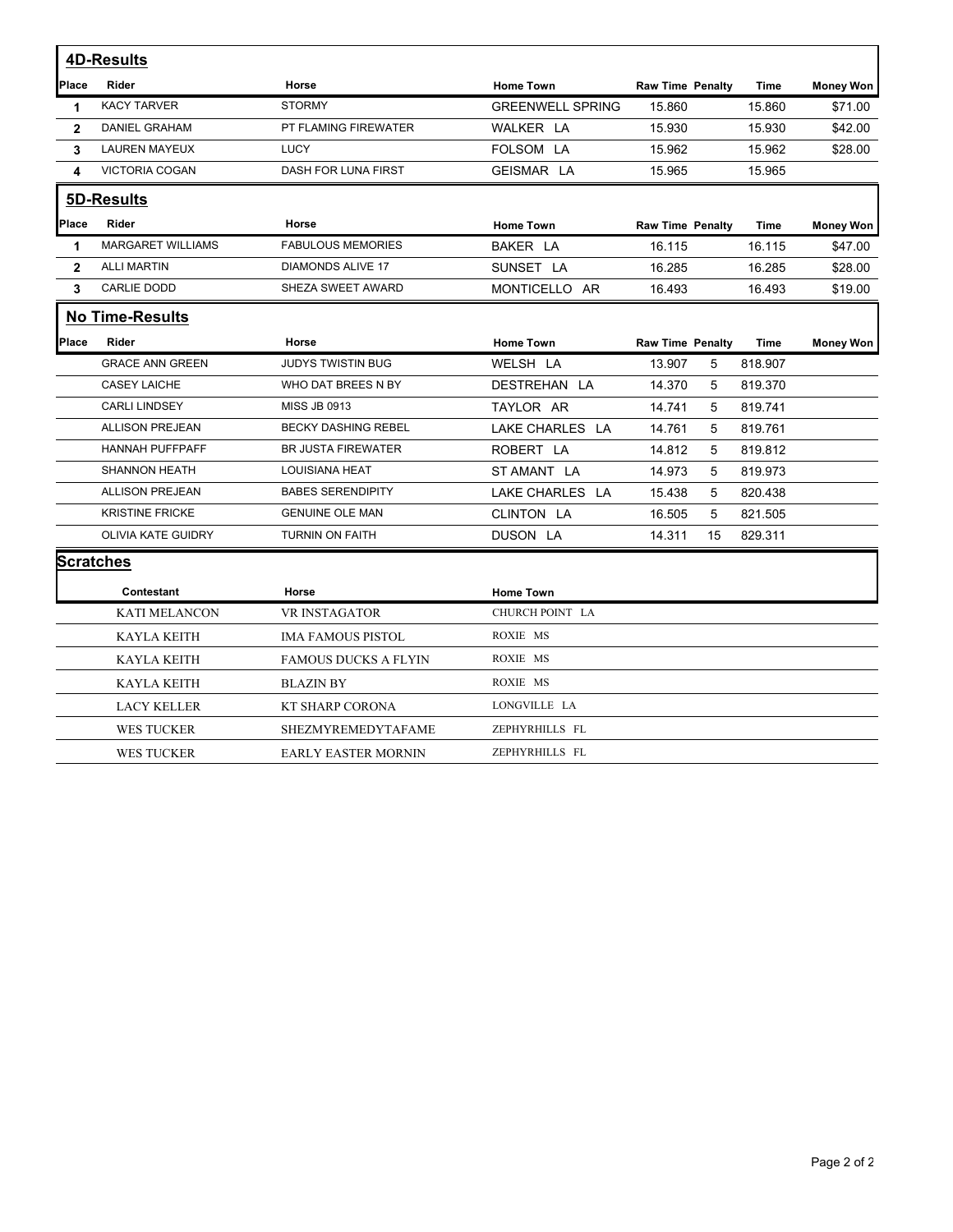# **LaNFR - Lamar Dixon Expo**

### **Class: 21 Saturday Senior Sidepot**

Event Date: 01/21/2022 To 01/22/2022

*Powered by My Association ( www.evangelineweb.com/myassociation.html)* 

**\$768.00** Event Payout: Entries: **48** Money Added: **\$0.00** Location: Gonzales, LA Producer: **All In Productions, LLC**

|                | <b>1D-Results</b>       |                           |                          |                         |        |                  |
|----------------|-------------------------|---------------------------|--------------------------|-------------------------|--------|------------------|
| Place          | Rider                   | Horse                     | <b>Home Town</b>         | <b>Raw Time Penalty</b> | Time   | <b>Money Won</b> |
| 1              | <b>CHRIS MARTIN</b>     | HORSE <sub>2</sub>        | COVINGTON LA             | 13.827                  | 13.827 | \$115.00         |
| $\mathbf{2}$   | <b>TALMADGE GREEN</b>   | <b>BULLY BY DESIGN</b>    | SANDY HOOK MS            | 13.906                  | 13.906 | \$69.00          |
| 3              | <b>TALMADGE GREEN</b>   | <b>WINNFIELD</b>          | SANDY HOOK MS            | 14.045                  | 14.045 | \$46.00          |
| 4              | <b>TRUDY BULLIARD</b>   | <b>CALS FROSTY SOCKS</b>  | <b>SAINT MARTINVILLE</b> | 14.105                  | 14.105 |                  |
| 5              | <b>KRISTEN ROBY</b>     | <b>KB DASH TA CHICKS</b>  | <b>BATON ROUGE LA</b>    | 14.114                  | 14.114 |                  |
| 6              | <b>BOBBI RANDLE</b>     | FC A CLASSIC LATTE        | VINTON LA                | 14.121                  | 14.121 |                  |
| $\overline{7}$ | <b>BRANDON FORTNEY</b>  | JL LITTLE WAGS            | <b>BATON ROUGE LA</b>    | 14.171                  | 14.171 |                  |
| 8              | MICHELLE TRAHAN         | MILLIE                    | DEVERS TX                | 14.297                  | 14.297 |                  |
|                | 2D-Results              |                           |                          |                         |        |                  |
| Place          | Rider                   | Horse                     | <b>Home Town</b>         | <b>Raw Time Penalty</b> | Time   | Money Won        |
| 1              | <b>CHRIS MARTIN</b>     | HORSE <sub>1</sub>        | COVINGTON LA             | 14.363                  | 14.363 | \$96.00          |
| $\mathbf{2}$   | <b>TRUDY BULLIARD</b>   | FRENCH COPPER FLASH       | <b>SAINT MARTINVILLE</b> | 14.366                  | 14.366 | \$58.00          |
| 3              | ANGIE JEAN              | <b>HOOKED ON NICK</b>     | PEARL RIVER LA           | 14.393                  | 14.393 | \$38.00          |
| 4              | <b>TIFFANY ALBARADO</b> | DTF HEMI CHARGER          | SCOTT LA                 | 14.404                  | 14.404 |                  |
| 5              | <b>APRIL BLACK</b>      | KINGS EASTER NUGGETT      | OAKDALE LA               | 14.436                  | 14.436 |                  |
| 6              | <b>BRANDON FORTNEY</b>  | VF BULL STINSON           | <b>BATON ROUGE LA</b>    | 14.450                  | 14.450 |                  |
| $\overline{7}$ | <b>JENNIFER FITE</b>    | SHORT MAN STREAKIN        | <b>COLLEGE STATION</b>   | 14.470                  | 14.470 |                  |
| 8              | ANGEL SPIVEY            | <b>NIKKIS TWISTER</b>     | GONZALES LA              | 14.499                  | 14.499 |                  |
| 9              | <b>TALMADGE GREEN</b>   | <b>DESIGN BY BULLY</b>    | SANDY HOOK MS            | 14.538                  | 14.538 |                  |
| 10             | ANGIE JEAN              | KN JASTR TAZZ TA FAME     | PEARL RIVER LA           | 14.562                  | 14.562 |                  |
| 11             | <b>TALMADGE GREEN</b>   | <b>FRENCH FRY</b>         | SANDY HOOK MS            | 14.679                  | 14.679 |                  |
| 12             | ANGEL SPIVEY            | TASER ME BLUE             | GONZALES LA              | 14.810                  | 14.810 |                  |
|                | <b>3D-Results</b>       |                           |                          |                         |        |                  |
| Place          | Rider                   | Horse                     | <b>Home Town</b>         | <b>Raw Time Penalty</b> | Time   | Money Won        |
| 1              | <b>SHANNON SMITH</b>    | <b>BUSY LACIN CHEX</b>    | VANCLEAVE MS             | 15.313                  | 15.313 | \$154.00         |
|                | <b>4D-Results</b>       |                           |                          |                         |        |                  |
| Place          | <b>Rider</b>            | Horse                     | <b>Home Town</b>         | <b>Raw Time Penalty</b> | Time   | <b>Money Won</b> |
| 1              | ROBERT SHIRLEY          | MILLIE PAINTED JET        | GORDO AL                 | 15.339                  | 15.339 | \$58.00          |
| $\overline{2}$ | <b>CONNIE BOE</b>       | <b>BELLALICIOUS</b>       | ROBERT LA                | 15.363                  | 15.363 | \$35.00          |
| 3              | <b>JILL HUNT</b>        | DOUBLE THE HOT SHOT       | MADISONVILLE LA          | 15.405                  | 15.405 | \$23.00          |
| 4              | <b>MIKKI PARNELL</b>    | <b>CHICS STAR SEEKER</b>  | SLAUGHTER LA             | 15.412                  | 15.412 |                  |
| 5              | <b>MANDI DEVALL</b>     | <b>ROCKY</b>              | ETHEL LA                 | 15.482                  | 15.482 |                  |
| 6              | DORA TROSCLAIR          | <b>COWBOYS DOUBLE</b>     | ROBERT LA                | 15.559                  | 15.559 |                  |
| $\overline{7}$ | PENNY STONE             | <b>FRENCHMANSPEEKABOO</b> | JACKSON LA               | 15.661                  | 15.661 |                  |
|                | 5D-Results              |                           |                          |                         |        |                  |
| Place          | Rider                   | Horse                     | <b>Home Town</b>         | <b>Raw Time Penalty</b> | Time   | <b>Money Won</b> |
| 1              | MICHELE MULKEY          | WYO DRIFTIN VALENTINE     | TICKFAW LA               | 15.908                  | 15.908 | \$38.00          |
| $\overline{2}$ | ROXANNE DOMINGUE        | <b>MISS PACKING MAGIC</b> | CARENCRO LA              | 16.167                  | 16.167 | \$23.00          |
| 3              | WANDA DAVIS             | CD BAMA GOLD              | COLUMBIA MS              | 16.212                  | 16.212 | \$15.00          |
| 4              | SHERI BLACKWELL         | TIANYS TOESOFFLAMING      | PRAIRIEVILLE LA          | 16.282                  | 16.282 |                  |